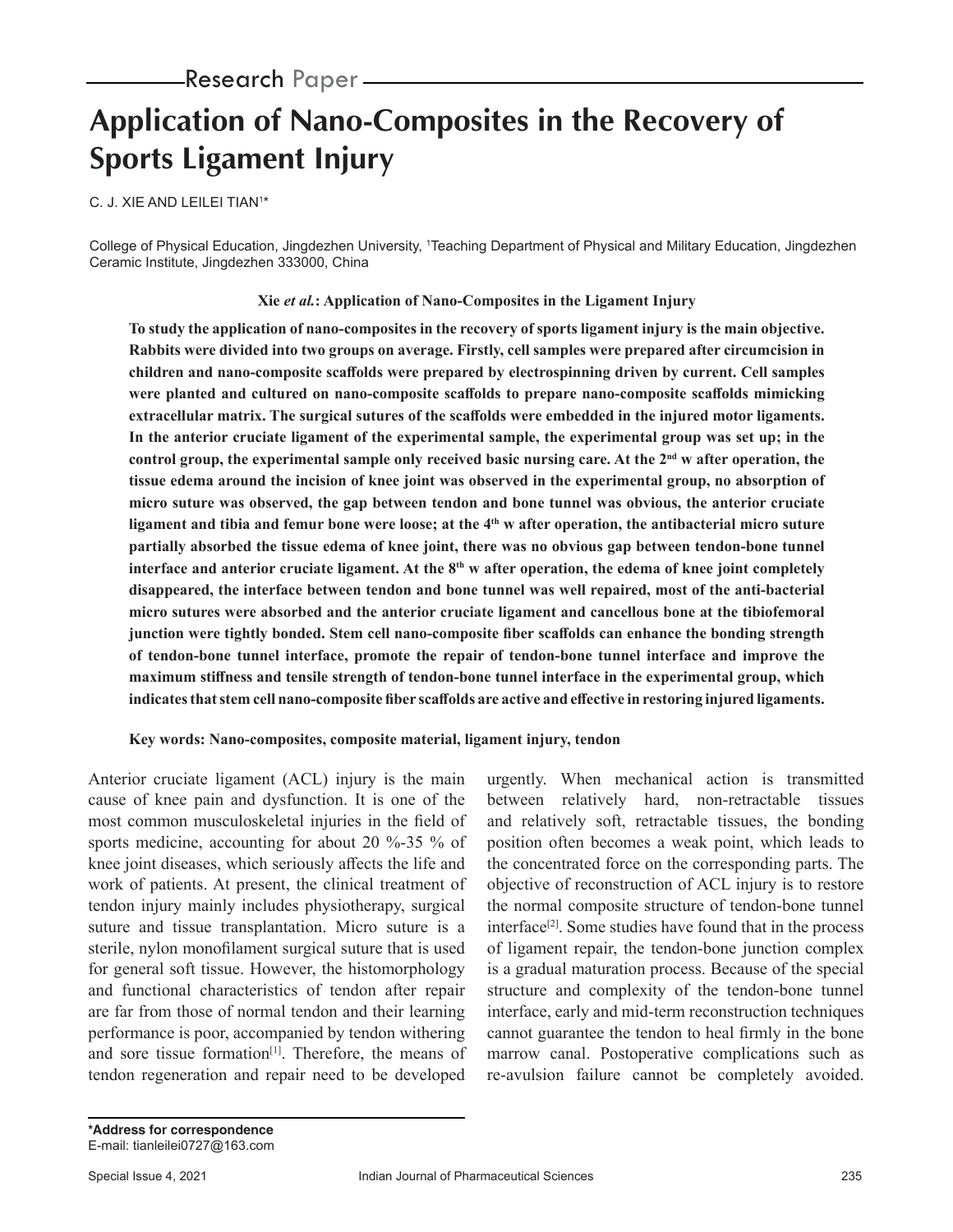Therefore, new treatment methods need to be further explored $[3,4]$ .

Regarding the treatment of ACL injury, clinical functional training after operation can effectively promote the repair of soft tissue injury, including the repair of ligaments and tendons. However, redislocation and secondary instability often occur as clinical complications. It is of great significance to clarify the biomechanical characteristics and mechanical environment of ACL tendon-bone structure for tendon attachment repair. In many previous experiments, the effects of tendons and ligaments in normal tendons and ligaments and in healing process have been evaluated, but there is no relevant study on the bonding strength and time-intensity curve of tendon-bone attachment<sup>[5-7]</sup>. In order to elucidate its histological and biological healing mechanism, it is necessary not only to analyze the characteristics of tissue structure, but also to analyze the situation of tendon growing into bone tunnel at the interface of tendon-bone tunnel. The quasi-linear viscoelastic (QLV) model, originally established by Fung, can measure the viscous and elastic parameters in the pressure relief experiment and can quantitatively analyze the nature of tendon attachment points in the healing process. It has been successfully applied in many fields. Soft tissue research, but not yet applied to normal and healing tendon attachment research<sup>[8,9]</sup>.

In summary, this paper combines nano-composite materials with stem cell culture technology *in vitro* to study the recovery of sports ligament injury. Stem cell culture technology *in vitro* constructs bio-inductive materials imitating extracellular matrix, which can effectively regulate the proliferation and differentiation of stem cells, repair the mechanical properties of tendon<sup>[10]</sup>, promote the differentiation of tendon stem cells into tendon system and combine them. The scaffolds made of nano-composites can enhance the regeneration of tendons *in vivo*.

# **MATERIALS AND METHODS**

## **Materials and instruments:**

**Reagents needed:** Dulbecco's modified eagle medium (DMEM) series of cell culture medium, serum substitutes, phosphate buffered saline (PBS), prolase, 100 U/ml penicillin/mitomycin (double antibody), nonessential amino acids, L-glutamine, prolactin-releasing hormone (PRH), ascorbic acid-2-phosphate salt, vinyl chloride (VC) (Sigma), gelatin (Sigma) basic fibroblast growth factor (bFGF), hematoxylin-eosin (HE) staining solution, polymethyl methacrylate (PCP) Trichostatin A (TSA).

**Cell culture related instruments:** Centrifuge (Eppendorf), inverted fluorescence electron microscopy (Olympus), etc. Other instruments: Hitachi, Beckman Coulter, Olympus, Quanta 10 FEI, Instron, automatic dyeing machine, etc.

**Samples:** 24 female rabbits were injured by driving exercise.

## **Experimental methods:**

**Isolation and culture of stem cells, human foreskin fibroblast (HFF):** Fresh prepuce specimens from children after circumcision were soaked in high-sugar medium for transportation. PBS is cleaned five times and soaked in alcohol for 5 min to prevent contamination.

PBS was washed 2-3 times to separate subcutaneous fat and loose connective tissue. Wash PBS 2-3 times and cut into small pieces. 0.025 % collagenase I was digested in a refrigerator at  $4^{\circ}$  for about 13-18 h and the epidermis and dermis were separated. Cut the dermis into pieces about 1 mm in size, the smaller the better. Wash the dermis 3-5 times with PBS. Cell culture plates were moved to 10 cm to distribute tissue blocks evenly. Tissue blocks were evenly planted on the culture plates with photographs, no interval of 5 mm or so, no plate was inoculated with 30 or so. The high sugar medium (containing 20 % fetal bovine serum (FBS)) was added about 3 ml and then incubated in  $37^{\circ}$ , 5 % CO<sub>2</sub> incubator. 2-3 d later, when it proliferates to about 70 %, it can be passed on. PBS was cleaned once, digested by 0.05 % trypsin, neutralized in a suitable amount of medium, 300 g from 5 min and cultured in  $37^{\circ}$ , 5 %  $CO<sub>2</sub>$  incubator after suspension of fresh medium.

**Preparation of nano-fiber scaffolds:** Ultrafine parallel nanofibers were prepared by current-driven electrospinning that is stable jet electrospinning (SJES). The overall preparation methods are as follows: chitosan (CTS, molecular weight (Mw)=900 000 Da) and gelatin (GT) was dissolved in trichloroacetic acid (TFA) at a weight ratio of 6:1 to prepare solution 1; poly-L-lactic acid (PLLA, Mw=100 000 Da) and polyoxyethylene (PEO, Mw>5 000 000 Da) at a weight ratio of 3:1. The ratio is dissolved in dichloromethane to prepare solution 2. After mixing solution 1 and 2, a mixture of chitosan (62.1 %, 20.7 %, 10.3 % and 6.9 % of CTS, PLLA, GT and PEO, respectively) was obtained as the electrospinning solution of SJES. The disordered nano fibers were prepared by conventional electrospinning (CES) and the composition of electrospinning solution was the same as that of SJES. Injection pump (KDS100)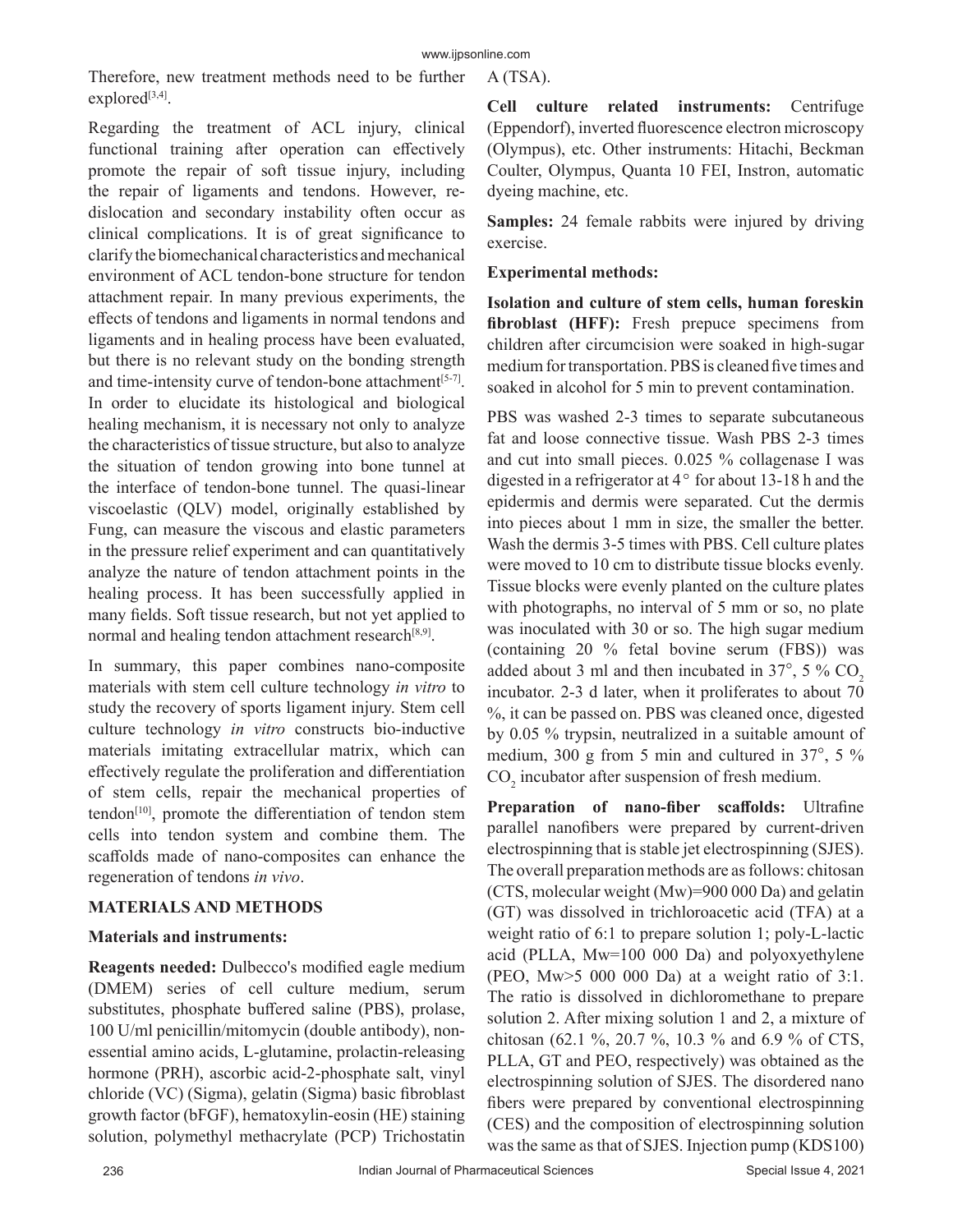and high voltage power supply (TXR1020N30-30, Teslaman) are used to control the flow rate and voltage of electrospinning fluid during electrospinning process, respectively. Parallel and disordered spinning chips were obtained after electrospinning for 2 h. The thickness ranged from 0.11 mm to 0.12 mm. The synthesized spinning chips were then immersed in 0.5 ml sodium hydroxide solution for 30 min and ethanol was washed three times. The obtained nano-fibers scaffolds were transferred to cover slides and used for overnight sterilization with ethanol and ultraviolet before cell culture.

**Cell culture on nano-fiber scaffolds:** The bracket was cut into 1.4 cm×1.4 cm size, treated with 75 % alcohol for 2.5 h, cleaned by PBS and overnight irradiated by ultraviolet light. A plate of 10 cm diameter culture dish full of cells was taken and washed with PBS. 1 ml of trypsin was digested for 2 min. The medium was neutralized in equal volume. Transfer to 15 ml centrifugal tube, 1200 rpm, 5 min. Remove the supernatant, add 1 ml medium to suspend the cells and add  $2\times10^4$  cells/cm<sup>2</sup> density to the material. After incubation at  $37^{\circ}$  for 2 h, the medium was added to the corresponding amount. TSA was added into nanofibers scaffolds to prepare four kinds of TSA modified/ unmodified parallel/disordered nano-fibers scaffolds: A nano-fibers scaffolds, A-TSA nano-fibers scaffolds, R nano-fibers scaffolds and R-thrombospondin (TSP) R-TSPs nano-fibers scaffolds.

**Cell proliferation assay:** In 12-well plate, the initial density of cells was  $2 \times 10^{4}/\text{cm}^2$ . At each time point, 400 ml cell counting kit-8 (CCK-8) medium was added to the cornea and incubated in  $37^\circ$  and  $5\%$  CO<sub>2</sub> humidity incubator for 1-4 h. The optical density (OD) value was read by enzyme-labeled instrument and cell proliferation was calculated.

**Scanning electron microscope observation of cell growth and morphology on material:** Human induced pluripotent stem cell-derived mesenchymal stem cells (HiPSC-MSCs) were implanted on nanofiber scaffolds at a concentration of  $2 \times 10^{4}/\text{cm}^2$ . 3 d after planting, the morphology and distribution of cells could be observed by scanning electron microscopy. Samples were immobilized in 0.25 % dialdehyde solution and then washed with PBS three times for 30 min. The samples were fixed in osmium acid for 40 min, then rinsed with PBS three times for 30 min and then dehydrated in acetone with increasing concentration (30-100  $\%$  v/v). After drying, the samples were buried and coated with gold in the aluminum tube and then observed at an

accelerating voltage of 15 kV.

## **Statistical analysis:**

All data are expressed as mean±standard deviation (SD), n (>3). The collagen content data were analyzed by statistical package for the social sciences (SPSS) 25. The difference of gene expression level was tested by t-test. The significant difference was defined as p<0.05, expressed as \*;  $p<0.01$ , not \*\*;  $p<0.001$ , expressed as \*\*\*.

## **Construction of the model after ACL reconstruction:**

According to the standard operation methods of ACL reconstruction in practical orthopedics and orthopedics surgery and combined with the requirements of surgical operation in medical experimental zoology, the operation methods of ACL reconstruction after injury in this experiment were formulated. In this experiment, the ACL of knee joint was reconstructed by tunnel method and suture method. The plaster was fixed for 1 w and removed after 1 w. The repair mechanism of tendon-bone tunnel interface and deep bone site after ACL reconstruction was studied and the condition of each index at different time stages and different training methods was observed, so that the detection results of the index were phased and dynamic<sup>[11]</sup>.

After cleaning the animal operating table, rabbits were bound and fixed, rabbit hair was removed from both knees by electric razor, cleaned with soapy water, routine iodophor disinfection towel was used and lidocaine hydrochloride local infiltration anesthesia was used. The anterior longitudinal incision of the knee was taken to cut the skin and subcutaneous tissue directly, expose and incise the structure of the expanded ligament near the patella, expose the attachment point of the ACL to the tibiofemoral joint, cut the attachment point of the ACL between the tibial plateau and the femoral condyle with a scalpel and make a bone groove with an electric drill at the attachment point of the tibiofemoral joint $[12]$ . Rabbit Achilles tendon was reconstructed and fixed. In the experimental group, stem cell nano-composite fibrous scaffolds were installed in the bone groove and the Achilles tendon was cut in advance for mattress suture preparation. The distal part was sutured into the bone groove, layer by layer and the sterile dressing bandage was bandaged. After operation, the knees were fixed with plaster bracket for 1 w. During the period of plaster fixation, artificial supplementary diet was given according to the situation. After operation, the prophylactic antibiotics were injected into 400 000 units of muscle according to the body weight of experimental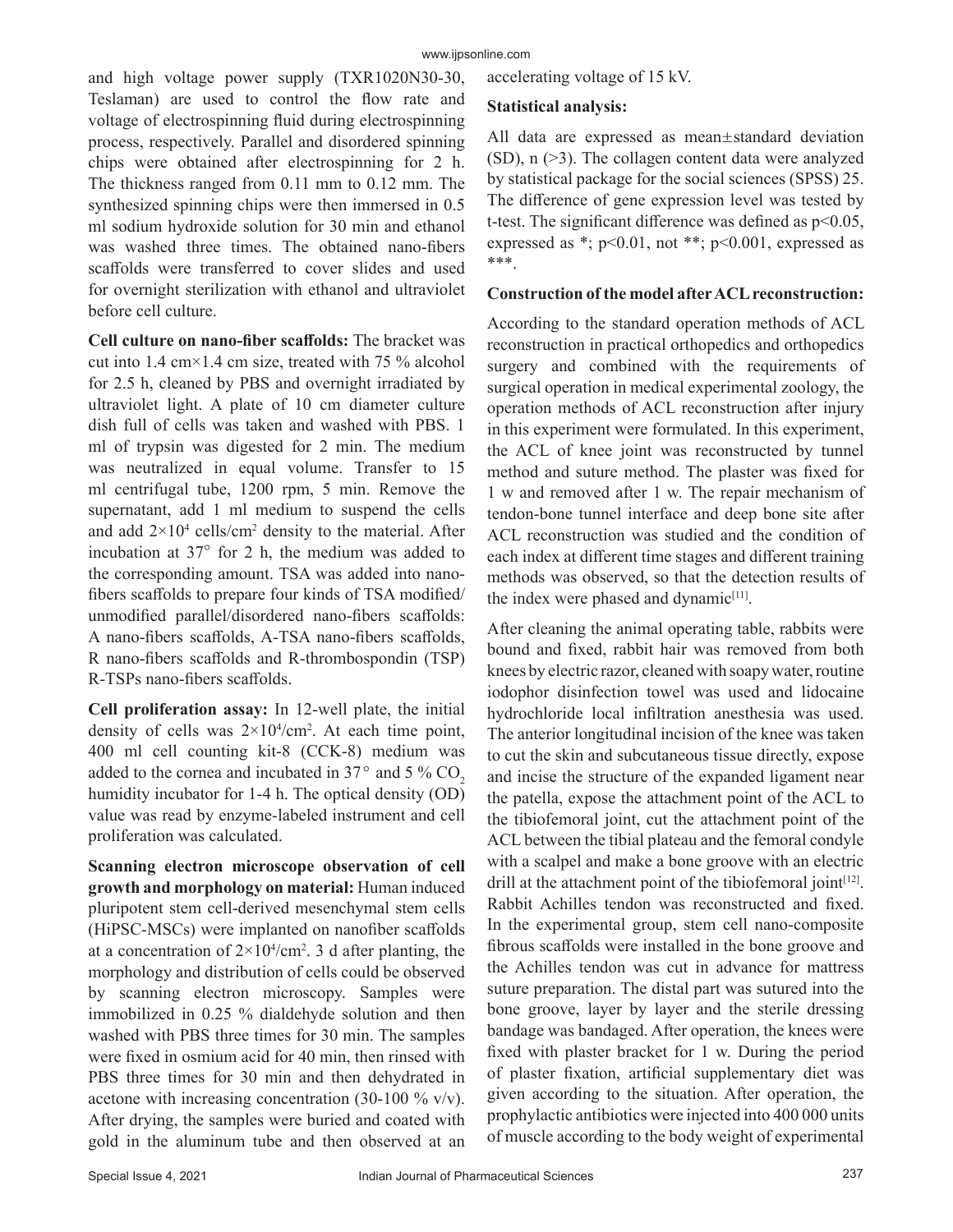animals, once a day and 3 d before operation. After the removal of plaster external fixation of bilateral knee joints, the experimental animals gradually recovered from artificial rearing to the level of independent diet. The control group was not implanted with nano-fibers scaffolds.

Two normal rabbits were randomly executed by computer random number method and bilateral knee joint specimens including tendon-bone tunnel interface (including tibia, ACL and femur) were taken out. Routine fixation, decalcification, slicing and staining were used as normal indicators for control. The experimental group and the control group were executed with excessive anesthetics at 2, 4 and 8 w after operation. The knee joint samples were obtained by the same method. The soft tissue around the knee joint was removed and tibia, ACL and femur were consecutively preserved $[13]$ . The tendon-bone tunnel interface of the knee joint can be preserved, but the tibia-femur, ACL and their junctions should be included for histological and immunohistochemical observation. After 4-5 w of decalcification, the specimens were fixed with polyformaldehyde solution and washed (ethylenediamine tetraacetic acid disodium salt decalcification solution), then the decalcification solution was washed with running water for 30 min.

After 30 s of differentiation, ethanol hydrochloride was washed with tap water for 10 min, hematoxylin stained for 5 min and distilled water washed for 2 s to remove excess dye. After dyeing with eosin dye for 1 min, slices should be cut in order to prevent overdyeing for 2 min, 95 %. Ethanol was treated for 5 s and distilled water was used to remove the excess dye.

## **RESULTS AND DISCUSSION**

Observation results of experimental animals and cut specimens were described here. At the  $1<sup>st</sup>$  w after the removal of plaster, there was one side in the excluded group (1 case of knee joint infection) and 18 rabbits in the control group were selected for analysis. After the operation, the incisions of the other two groups healed at the first stage and there were no complications such as swelling, infection and purulence. There was no abnormal feeding process in the animals. At the  $2<sup>nd</sup>$  w after operation, the tissue edema around the incision of knee joint was observed in the experimental group and no absorption of micro suture was observed. The gap between tendon and bone tunnel was obvious. The ACL and tibia-femur bone joint were loosened. At the 4<sup>th</sup> w after operation, the anti-bacterial micro suture was partially absorbed in the experimental group and the knee joint tissue edema was significantly reduced. There was no obvious gap between tendon-bone tunnel interface and ACL and tibia. At the  $8<sup>th</sup>$  w after operation, the edema of knee joint completely disappeared, the interface between tendon and bone tunnel was repaired well, most of the anti-bacterial micro sutures were absorbed and the ACL and cancellous bone at the tibiofemoral junction were tightly bonded.

Immunohistochemical observation and HE staining were used to observe histomorphology. In the experimental group, the expression of antibody staining was negative (fig. 1A) in the sports injured ligaments repaired with A nano-fibers scaffolds. HE staining showed that typical tendons and bone tissues were intercalated and intersected tightly. Bone trabeculae and tendon fibers were arranged orderly and tightly (fig. 1B).



**Fig. 1: (A) Histomorphology of rabbit normal and (B) expression of experimental group of rabbit normal ACL tendon-bone tissue under light microscope, diaminobenzidine (DAB) x200**

At the  $2<sup>nd</sup>$  w after operation, the experimental group was mainly composed of inflammatory granulation tissue and tendon-bone cell growth was rare. In the control group, HE staining showed that the width of tendonbone tunnel interface was wider, the width of tendonbone tunnel interface was wider and the distribution was uneven (fig. 2A and fig. 2B).



**Fig. 2: Histomorphology of ACL tendon-bone tissue under light microscope, HE x100. (A) Control group 2 w after operation; (B) experimental group 2 w after operation; (C) control group 4 w after operation; (D) experimental group 4 w after operation; (E) control group 8 w after operation; (F) experimental group 8 w after operation**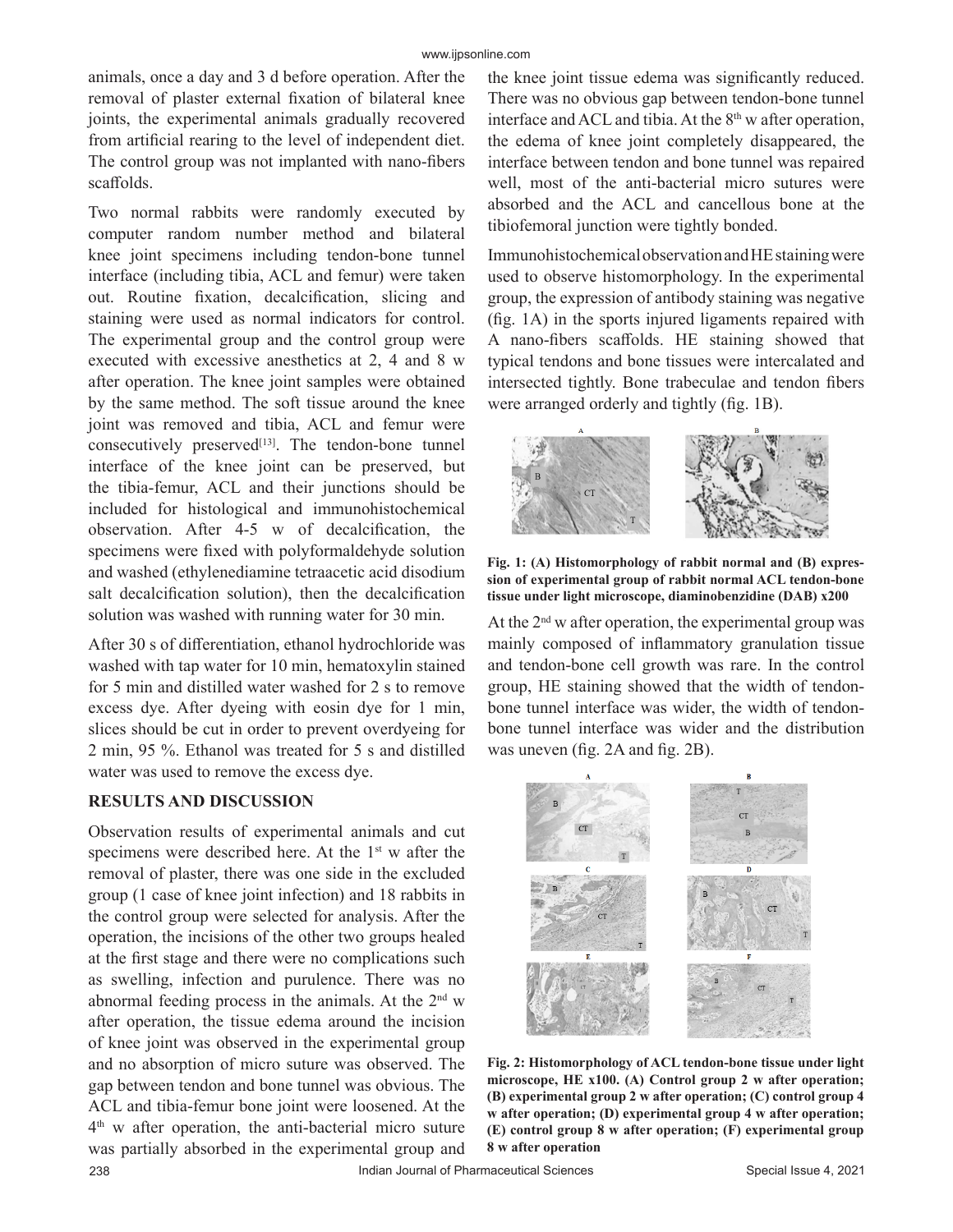At the  $4<sup>th</sup>$  w after operation, the tissue structure of the experimental group was more compact and the fibrocyte increased, forming a structure similar to the direct stop point. In the control group, the tendon-bone tunnel interface, a large number of fibroblast inflammatory granulation tissue was excessive to tendinous tissue and the gap width was uneven and reduced. In the control group, HE staining showed a decrease of inflammatory cells at the tendon-bone tunnel interface (fig. 2C and fig. 2D).

Control group  $8<sup>th</sup>$  w after operation and experimental group  $8<sup>th</sup>$  w after operation was shown in fig. 2E and fig. 2F.

In the control group, the antibody staining was shallow, while in the experimental group, the expression of bone morphogenetic protein 2 (BMP-2) antibody was positive, the staining was obvious and the staining was more uniform (fig. 3A and fig. 3B).



**Fig. 3: The expression of BMP-2 of ACL tendon-bone under light microscope, DAB x100. (A) Control group 4 w after operation and (B) experimental group 2 w after operation**

Morphology and proliferation of tendon stem cells on four kinds of nano-fibers were described here. With Scleraxis (Scx)-green fluorescent protein (GFP) (Scx-GFP) tendon stem cell reporting system, we observed the effects of four kinds of nano-fiber scaffolds on cell morphology, proliferation and Scx expression. The results showed that the oval nuclei of tendon stem cells on the A-TSA scaffold were aligned in the direction of nano-fibers. Most of the tendon stem cells grown on the A-TSA nano-fibers were Scx-GFP-positive and only a few Scx-GFP-positive cells were observed on the nanofiber A. The nuclei of tendon stem cells on scaffold R were round and undirected. Scx-GFP was positive in a small part of tendon stem cells grown on nano-fiber R-TSA, while Scx-GFP was negative in the cells grown on nano-fiber R. Quantitative results of translucent cells are consistent with those described above (fig. 4). It shows that TSA modified parallel nano-fibers can not only maintain the long spindle shape of muscle knee stem cells, but also stimulate the expression of Scx, which is more conducive to the differentiation of tendon system. The cell density on the scaffolds at w 2, 4 and 8 was compared to detect the cleavage and proliferation of muscle wax stem cells. There was no statistical difference (fig. 5).



**Fig. 4: The Scx-GFP tendon stem cells grew GFP positive cell rates on four types of scaffolds**



**Fig. 5: Growth curves of tendon stem/progenitor cells (TSPCs),**   $(-)$  A-TSA,  $(-)$  A;  $(-)$  R-TSA;  $(-)$  R

In order to study the regulatory effects of four kinds of scaffolds on the differentiation of TSPs tendon, we examined the expression of tendon-related genes (Scx, Mohawk Homeobox (MKX), eyes absent homolog 1/2 (EYA1/2), sine oculis homeobox homolog 2 (SIX2), Homeobox A11 (HOXA11) and early growth response protein 1 (EGR1)) after TSPs were grown on different scaffolds and compared with the cultured tendon stem cells on the plate. The results showed that the expression of tendon-related genes of tendon stem cells grown on scaffolds A-TSA or A was significantly up-regulated compared with that of tendon-related genes of tendon stem cells grown on flat plates. Moreover, A-TSA promoted the expression of tendon-related genes more than A scaffold, especially EGR1 ( $p$ <0.05), SIX2 ( $p$  $\leq 0.05$ ), HOXA11 (p $\leq 0.01$ ). R-TSPs scaffold did not promote the expression of tendon-related genes in TSPs compared with control group, while R-TSPs scaffold increased the expression of tendon genes in TSPs and the effect was similar to that of scaffold A (fig. 6).



**Fig. 6: Messenger RNA expression levels of tendon-related genes after TSPs implantation on scaffolds for 3 d; \*p<0.05, \*\*p<0.01, Con ( ■ ); A-TSA ( ■ ); A ( ■ ); R-TSA ( ■ ); R( ■ )**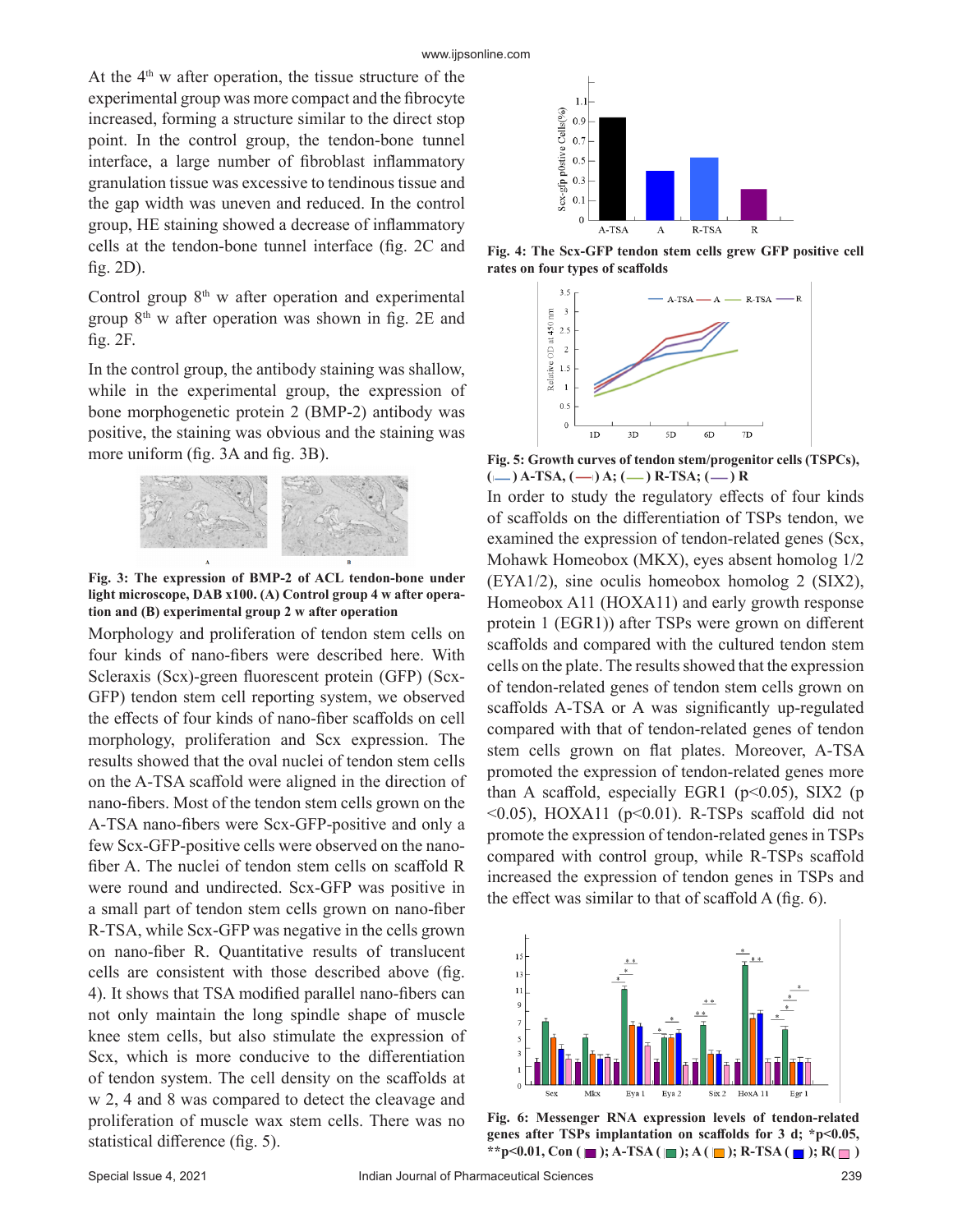Subsequently, we compared the expression levels of tendon differentiation-related proteins by immunofluorescence and further compared the effects of four scaffolds on the tendon differentiation ability of tendon stem cells (fig. 7). Consistent with the results of gene detection, A-TSA has the most significant effect on promoting the differentiation of tendon stem cells in the four scaffolds. On the basis of increasing the expression of Scx in the nucleus, it also significantly enhanced the expression of collagen (COLL), collagen 5 (COL5) and Ephrin type-A receptor 4 precursor (EPHA4).



**Fig. 7: Immunofluorescence was used to observe the effect of four kinds of scaffolds on protein expression of tendon stem cells, rod 50 µm**

The above results indicate that the modified TSA nanocomposite fiber has a stronger effect on promoting the differentiation of tendon system of tendon stem cells than the pure parallel nano-fibers. On the one hand, the stem cell nano-composite fibers combined with TSA provide physical induction factors for stem cell differentiation; on the other hand, they also provide chemical induction factors by releasing TSA. That is to say, TSA nano-composite fiber has synergistic effect in promoting the differentiation of tendon stem cells, which makes TSA modified nano-composite fiber have stronger biological induction activity.

Biomechanical test results were observed. The maximum tensile strength of tendon-bone tunnel interface in each group was shown in Table 1. At the same time point, the maximum tensile strength of tendon-bone tunnel interface between the experimental group and the control group was significantly different (p<0.005). There were significant differences between the experimental group and the control group at three time points ( $p<0.005$ ). The maximum tensile strength of BMP-2 group was higher than that of control group. There was no significant difference in the maximum tensile strength of the tendon-bone tunnel interface between the experimental group and the control group at the  $2<sup>nd</sup>$  w after operation (p>0.005). At the  $4<sup>th</sup>$  w after operation, there was a significant difference in the maximum tensile strength of the tendon-bone tunnel interface between the experimental group and the control group (p=0.005). The maximum tensile strength of tendon-bone tunnel interface was significantly different between the experimental group and the control group at the  $8<sup>th</sup>$  w after operation (F=82.18, p<0.005). At the  $8<sup>th</sup>$  w after operation, there was a significant difference in the maximum tensile strength of the tendon-bone tunnel interface between the three groups (F=219.32, p<0.005). The maximum tensile strength of the tendonbone tunnel interface in the experimental group was 16.19, 22.05 and 48.67 percentage points higher than that in the control group at the  $2<sup>nd</sup>$ , 4<sup>th</sup> and 8<sup>th</sup> w after operation, respectively. The results showed that the maximum tensile strength of the tendon-bone tunnel interface in the experimental group was significantly higher than that in the control group and the test values were significantly different.

**TABLE 1: MAXIMUM TENSILE STRENGTH**

| Team                | The maximum tensile strength (N) |       |
|---------------------|----------------------------------|-------|
|                     | The experimental The control     |       |
|                     | group                            | group |
| 2 w after operation | 58.49                            | 50.49 |
| 4 w after operation | 79.92                            | 65.49 |
| 8 w after operation | 114.9                            | 77.29 |

According to the same time point set by the experiment, the biomechanical test results of the interface stiffness of tendon-bone tunnel in each group showed that the stiffness of the experimental group was higher than that of the control group. There was a significant difference between the experimental group and the control group  $(p<0.005)$ . The results of the post-operative measurement of the interface stiffness of tendon-bone tunnel showed that there was a significant difference between the experimental group and the control group at the three set experimental time points  $(p<0.005)$ . There was no significant difference in the stiffness of tendon-bone tunnel interface between the experimental group and the control group at the  $2<sup>nd</sup>$  w after operation  $(p=0.205)$ . There was no significant difference in the stiffness of tendon-bone tunnel interface between the experimental group and the control group at the  $4<sup>th</sup>$  w after operation ( $p=0.057$ ). At the  $8<sup>th</sup>$  w after operation,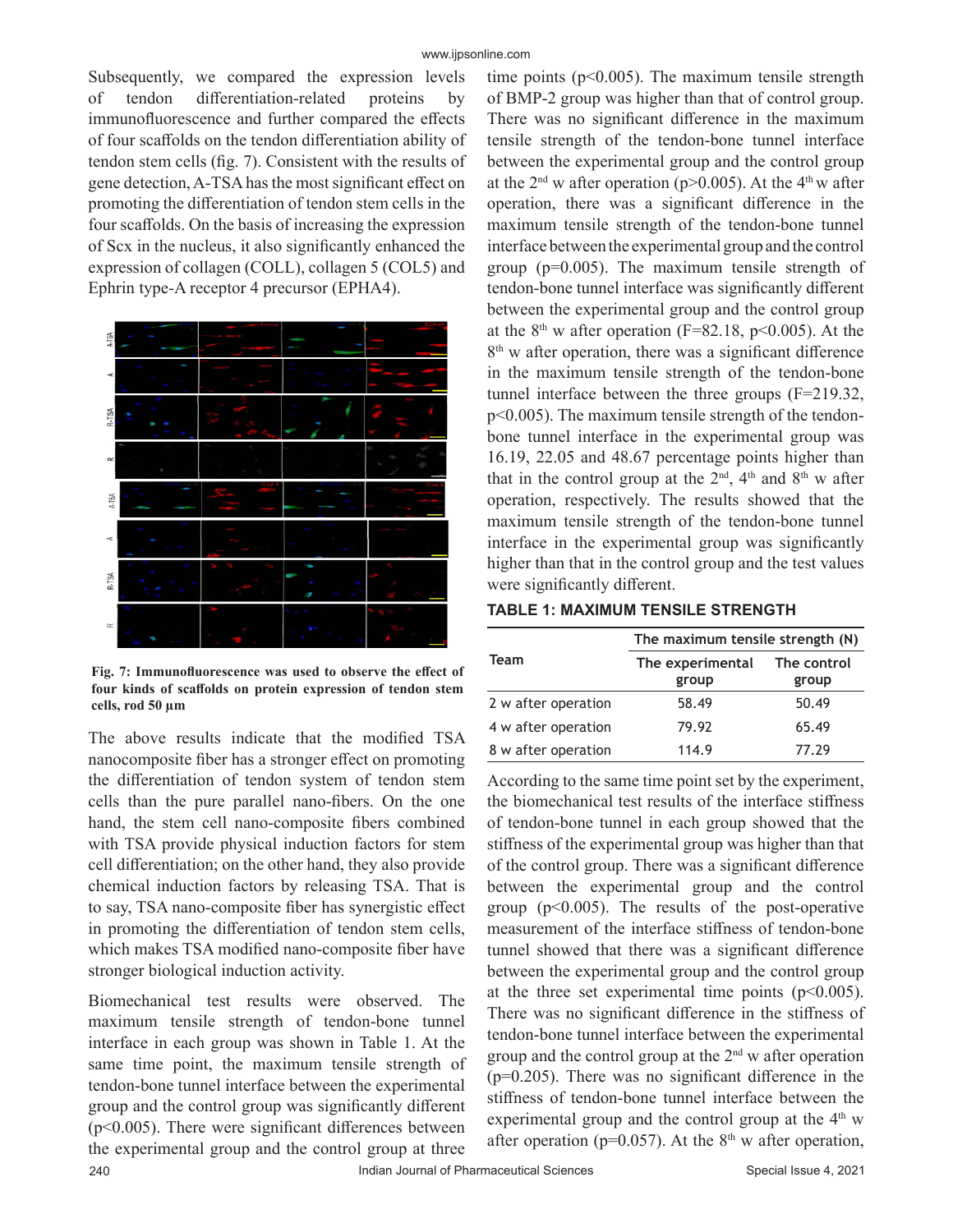there was a significant difference in the stiffness of tendon-bone tunnel interface between the experimental group and the control group  $(p<0.005)$ . There was significant difference in the stiffness of tendon-bone tunnel interface between experimental group and control group at the  $8<sup>th</sup>$  w after operation (p<0.005). The stiffness of tendon-bone tunnel interface in experimental group was 11.73, 15.65 and 50.59 percentage points higher than that in control group at 2, 4 and 8 w after operation (Table 2). At the  $8<sup>th</sup>$  w after operation, the stiffness of tendon-bone tunnel interface in the experimental group was significantly higher than that in the control group. It was confirmed that the stem cell nano-composite fiber scaffold could enhance the bonding strength of tendon-bone tunnel interface, promote the repair of tendon-bone tunnel interface and improve the stiffness of tendon-bone tunnel interface in the experimental group.

## **TABLE 2: RIGIDITY TABLE**

| Team                | The rigidity (N/mm)       |                      |  |
|---------------------|---------------------------|----------------------|--|
|                     | The experimental<br>group | The control<br>group |  |
| 2 w after operation | 20.76                     | 18.58                |  |
| 4 w after operation | 25.73                     | 22.24                |  |
| 8 w after operation | 37.14                     | 24.67                |  |

The knee joint is the largest and most complex joint in the human body. The joint structure consists of the medial and lateral femoral condyle, the medial and lateral tibial condyle and the patella. It is a joint with more injury opportunities in the course of exercise. TSAmodified stem cell nano-composite fibers can guide cell morphological changes, while TSA can enhance the expression of Scx, a key transcription factor in tendon elevation. In addition, TSA-modified stem cell nanocomposite fibers significantly promoted the expression of other tendon-related genes at the level of gene and protein expression. Although the disordered scaffolds did not promote the differentiation of tendon cells, the expression of Scx and other tendon genes in cells could be significantly increased once the disordered scaffolds were modified by TSA, suggesting that TSA has a strong maintenance effect on the expression of tendon genes in tendon stem cells. However, the induction of tendon differentiation by TSA combined with stem cell nano-composite fibers is stronger than that by any single factor. The results of *in situ* tendon repair *in vivo* showed that TSA modified stem cell nano-composite fibers had the best effect on the repair of defective tendons. In addition to promoting the differentiation of tendon progenitor cells into tendon cells, materials also promote the formation of extracellular matrix of tendon and the maturation of collagen fibers. The main component of extracellular matrix of tendon is collagen I and the biomechanical properties are proportional to the parallelism and maturity of collagen fibers. The thickness of collagen fibers reflects the maturity of tendon. The tendon repaired by TSA modified stem cell nano-composite fibers is composed of collagen fibers of different sizes, which are different from other materials in ultrastructure. The distribution of collagen fibers was found to be bimodal. Although the diameter of collagen fibers was still different from that of normal tendons, the distribution pattern was similar and the mechanical properties were further improved. These results suggest that the active scaffold of histone deacetylase (HDAC) small molecule inhibitor stem cell nano-composite fibers can synergistically promote the differentiation and maturation of tendon system of tendon stem cells and better promote tendon regeneration<sup>[14]</sup>.

At present, most scholars believe that tendon stem cells can independently complete bone induction. Tendon stem cells have osteogenic induction effect and have been widely used in patients with nonunion and bone defect. Biological factors in tendon-bone tunnel interface healing after ligament reconstruction, experiments show that nano-fiber scaffolds can promote tendon-bone tunnel interface repair early after surgery<sup>[15]</sup>. Role of tissue engineering and stem cells in healing of tendon-bone tunnel interface after ligament reconstruction-current difficulties in repairing tendon-bone tunnel interface may help to solve them. The tendon tissue and bone tissue grow into healing according to artificial channels and the multi-phase scaffolds with gradient characteristics have different functional areas of different tissues. The role of bone-like materials in the healing of tendon-bone tunnel interface after ligament reconstruction: Bone-like materials are biologically active bone substitutes. Studies have shown that PCP may promote tendon healing in bone marrow canal in combination with calcium sulfate. Similarly, the physical factors of tendon-bone tunnel interface after ligament reconstruction still play an important role: low-intensity ultrasound can significantly promote the early repair of tendon-bone junction. The maximum pull-out strength of biomechanical test in the experimental group was higher than that in the control group at different periods. It is of great significance to the mechanical environment of tendon-bone structure restoration, which mainly promotes the healing of tendon in bone tunnel: good mechanical environment stimulation can promote the functional recovery of